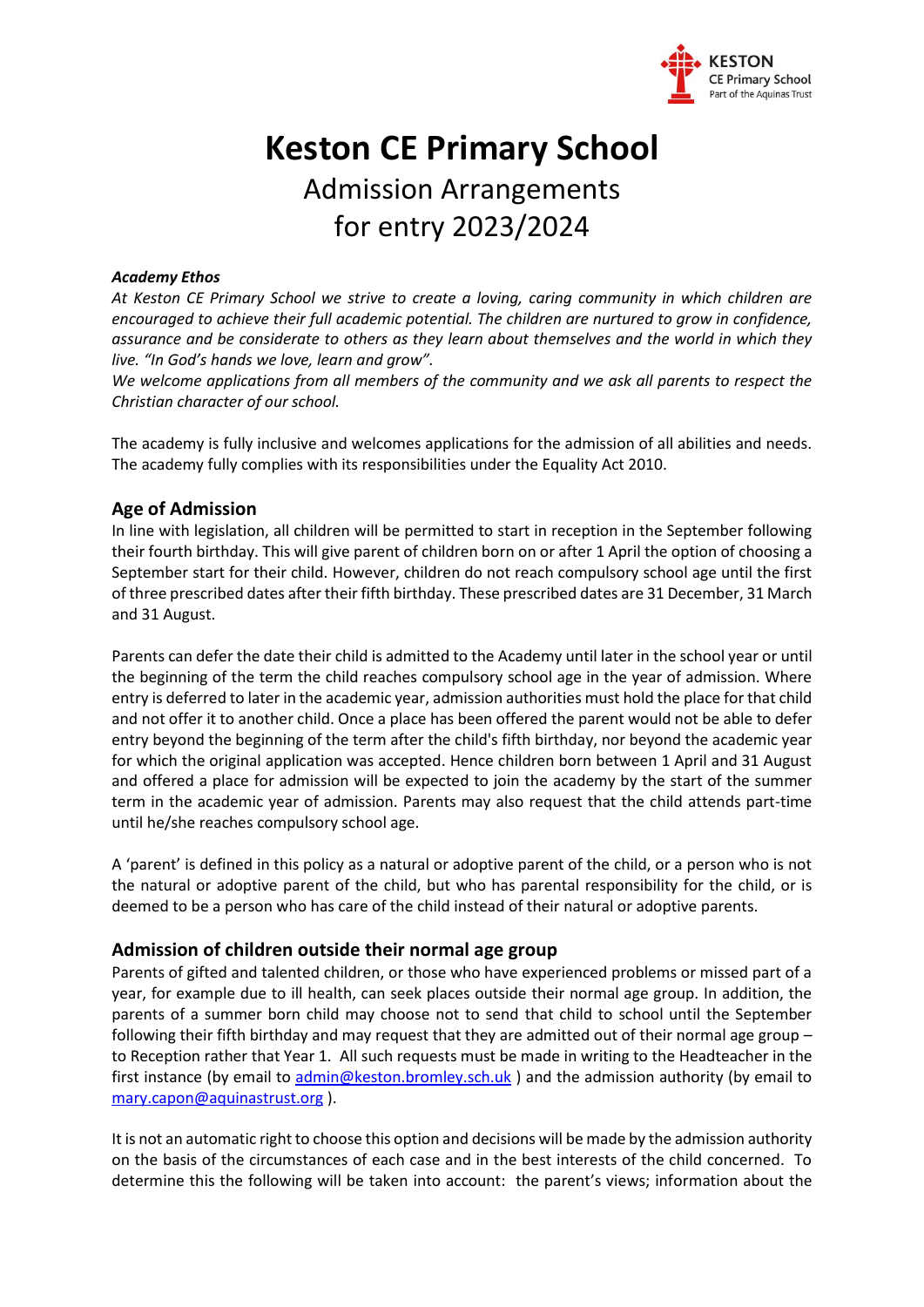

child's academic, social and emotional development; where relevant, their medical history and the views of a medical professional; whether they have previously been educated out of their normal age group; and whether they may naturally have fallen into a lower age group if it were not for being born prematurely. The views of the Headteacher of the academy will also be taken into account. When informing a parent of their decision on the year group the child should be admitted to, the admission authority will set out clearly the reasons for the decision.

Where the admission authority agrees to a parent's request for their child to be admitted out of their normal age group and, as a consequence of that decision, the child will be admitted to a relevant age group (i.e. the age group to which the request was accepted) the local authority and admission authority will process the application as part of the main admissions round, unless the parental request is made too late for this to be possible, and on the basis of their determined admission arrangements only, including the application of oversubscription criteria where applicable. They will not give the application lower priority on the basis that the child is being admitted out of their normal age group. Parents have a statutory right to appeal against the refusal of a place at a school for which they have applied. This right does not apply if they are offered a place at the academy but it is not in their preferred age group.

# **Children with a Statement of Special Educational Needs or Education, Health and Care Plan**

Children with statements of Special Educational Needs (SEN) or Education, Health and Care (EHC) Plans are dealt with under a separate process by the local authority's Special Educational Needs team. The published admission number is inclusive of students with a statement of SEN or EHC Plan that are admitted to the academy pursuant to the academy being named in their statement or EHC Plan.

A Statement of Special Educational Need is a statement made by the Local Authority under Section 324 of the Education Act 1996 specifying the special educational provision required for that child. An Education, Health and Care plan is a plan made by the Local Authority under Section 37 of the Children and Families Act 2014 specifying the special education provision required for that child.

# **Application Procedure**

The academy is part of the locally agreed coordinated admissions scheme and the timescales for applications to be received and processed are those agreed with the Local Authority. Application for admission to reception must be made in accordance with the published Primary Co-ordinated Admission Arrangements for each relevant year and will only be accepted from parents with proven parental responsibility. Parents must complete their home borough's Common Application form (CAF) and return the form to the home authority; if applying for a place at this academy, parents must name this academy as one of the preferences on the CAF. Parents are referred to the London Borough of Bromley's website on which further details of the co-ordinated process can be found [www.bromley.gov.uk](http://www.bromley.gov.uk/)

# **Oversubscription Criteria at the Academy**

The academy has a published admission number (PAN) of 30 places for entry into reception in September 2023. If there are more applicants than places available priority will be given in the following order:

- 1. Child looked after and previously looked after children (See note 1 below).
- 2. Siblings children who have a sibling at the academy at the beginning of their first term (See note 2 below).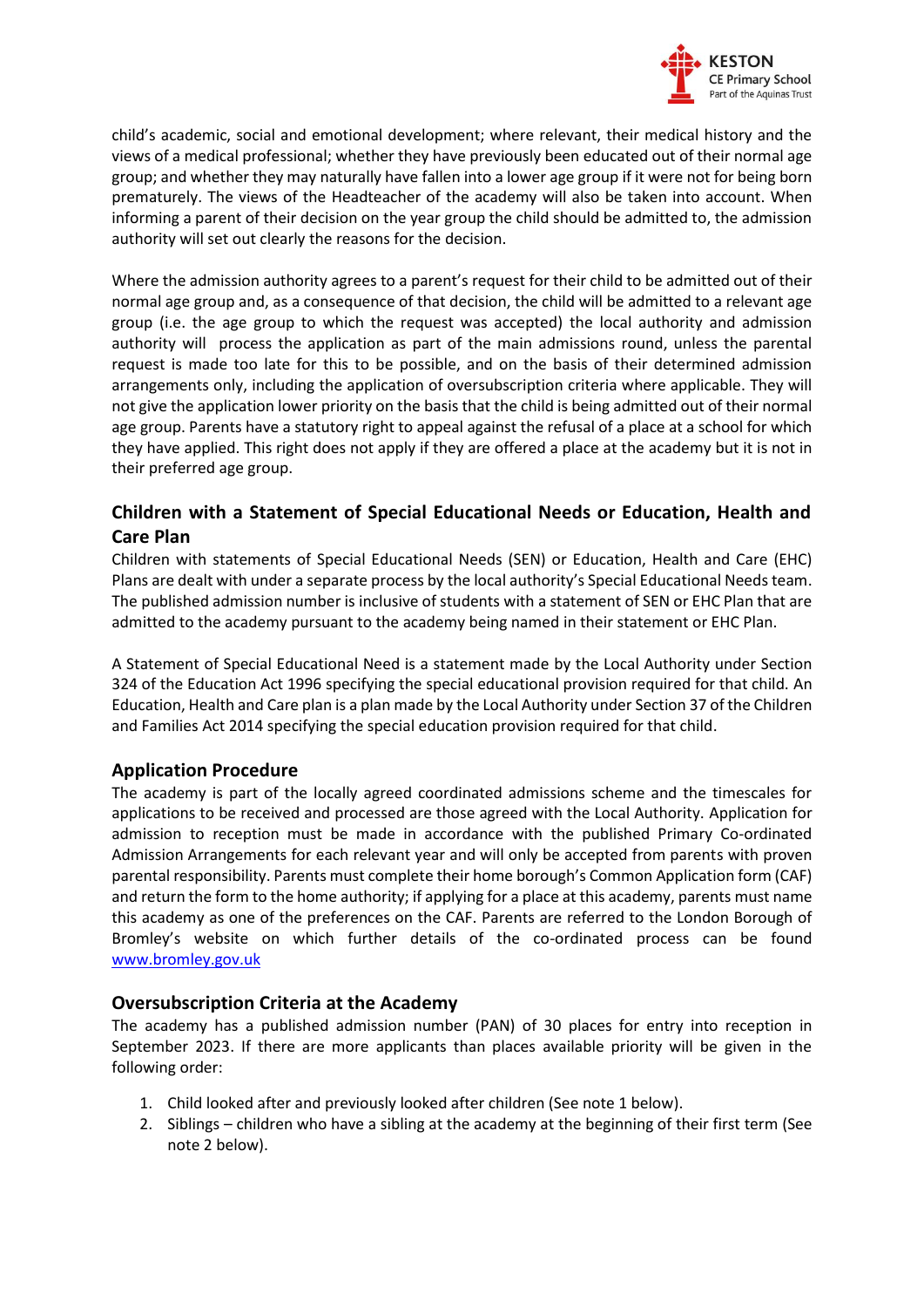

- 3. In exceptional circumstances there is discretion to admit children on the grounds of their or their family's acute medical or social need for that particular school and who would not otherwise qualify for admission. The application must be supported by a letter from a hospital consultant, the special support service, social worker or similar professional, setting out the reasons why the academy is the only one to meet the child's needs, before an admission decision is made. The admission decision will be considered in consultation with teaching and medical professionals. Medical professionals provide advice on applications made under medical conditions and teaching professionals advise on applications made for social or special reasons. Supporting evidence must be provided by the closing date for applications.
- 4. Children who have a parent who is a relevant member of the staff of Keston CE Primary School (see note 5 below).
- 5. Proximity proximity as measured in a straight line from the front door of the home to the front door of the academy (See notes 3 and 4 below).

#### **Tie Breaker**

If there are more children who qualify for a place in each category than places available, places will be allocated to children living closest to the School. Distance to the School will be measured in accordance with the definition detailed below. Definition of 'home' is as detailed below. In the event that two or more applicants live the same distance from the academy, the place will be allocated by drawing lots in the presence of a person independent of the academy.

#### **Notes**

- 1. Child looked after and previously looked after children
	- i. A child looked after is a child who is (a) in the care of a local authority, or (b) being provided with accommodation by a local authority in the exercise of their social services functions (see definition in section 22 (1) of the Children Act 1989) at the time of making an application to a school. These children must still be 'looked after' when the child starts school unless (ii) applies.
	- ii. A previously looked after child is:

(a) a child who was previously looked after by an English or Welsh local authority, and immediately after being looked after became subject to an adoption, residence, or special guardianship order. This includes children who were adopted under the Adoption Act 1976 (see section 12 adoption order) and children who were adopted under the Adoption and Children's Act 2002 or

(b) a child who appears to the admission authority to have been in state care outside of England and ceased to be in state care as a result of being adopted. A child is regarded as having been in state care outside of England if they were in the care of or were accommodated by a public authority, a religious organisation, or any other provider of care whose sole or main purpose is to benefit society.

All these categories of children have equal priority and the tie break provisions will apply where there are more applicants than places.

- 2. Sibling refers to brother or sister, half brother or sister, fostered or adopted brother or sister, step brother or sister, or the child of the parent/carer's partner, and in every case, the child must be registered as living in the same family unit at the same address. The elder sibling must be still on the roll at the academy when the younger child starts school.
- 3. "Home" is considered to be a residential property that is the child's only or main residence and not an address at which the child may sometimes stay or sleep due to domestic or special arrangements. Addresses involved in child minding (professional or relatives) will not be considered. Temporary addresses will also not be accepted. Parents will be asked to provide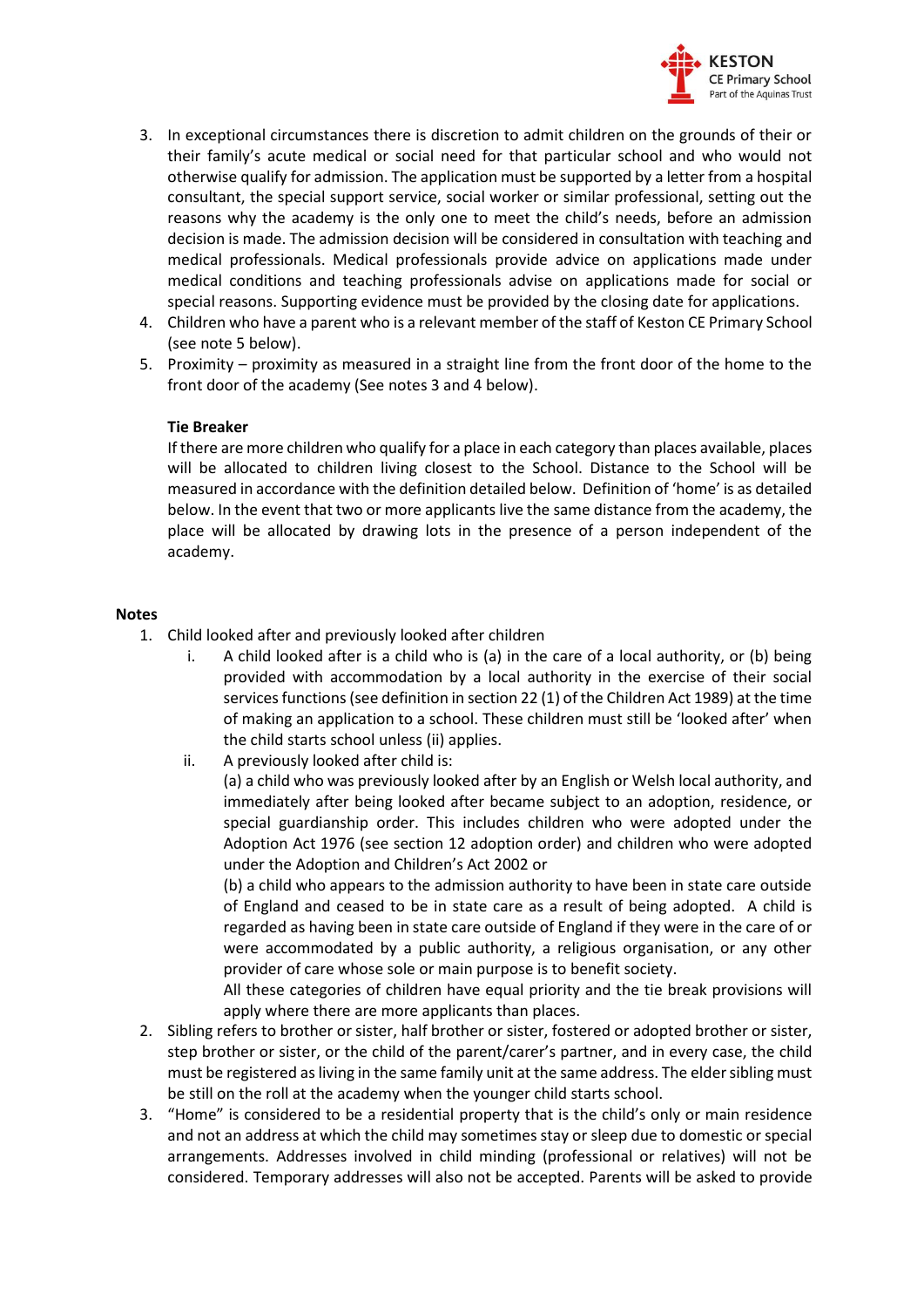

documentary evidence to confirm the address and parental responsibility. Change of parental responsibility, unless exceptional circumstances through a court order, will not be accepted during the co-ordinated admission process. The address must be the child's home address on the day the application form is completed and which is either

• Owned by the child's parent(s) OR

• Leased to or rented by the child's parent(s) under a lease or written rental agreement. Where there are shared responsibilities for the child, and as a consequence the child lives at two different addresses during the week, the home address will be regarded as the one at which the child sleeps for the majority of weekdays during term time.

- 4. Distance will be measured (in a straight line) from the unique national grid reference (Easting and Northing) of the child's home address (including flats) to the main entrance of the school building, using the Local Authority's computerised measuring system that identifies the unique national grid reference for the property. Those living closer to the academy receiving the higher priority. The furthest distance reached is checked to confirm it is unique. Where the next applicant measures the same, the system will go to further decimal places within a measurement to qualify who is nearer. Where applications are received from flats that have the same "easting and northing" measurements, preference will be allocated in ascending order numerically and/or alphabetically. If there are two identical distance measurements for different addresses of separate applicants, the place will be allocated by drawing lots in the presence of a person independent of the academy.
- 5. 'Relevant member of staff', a parent will be considered a relevant member of the staff of Keston CE Primary School if he or she has been employed at the academy for two years or more at the time at which the application for admission to the academy is made and/or has been recruited to fill a vacant post for which there is a demonstrable shortage.

# **Waiting list**

Waiting lists for Reception are held until the end of the Autumn term in that Admission year in accordance with our oversubscription criteria. Applications to join the waiting list for Reception after that time will be dealt with in line with in year admissions as detailed below. Any child not offered a place in the normal admission round or following an in year application will be placed on the waiting list, if so requested by their parent, which is reordered each time an application is made. Parents have a statutory right of appeal if the application for a place is not successful.

Waiting lists are maintained in accordance with the oversubscription criteria until the end of the academic year in which the application for in year admission was made or in which the normal admission round took place. Children must re-apply, in accordance with the in year application process, for a place at the academy in the subsequent academic year in order to remain on the waiting list.

# **In-Year Admissions**

Applications for In-Year admissions are made directly to the London Borough of Bromley [\[https://www.bromley.gov.uk/info/13/primary\\_school\\_admissions/72/making\\_an\\_application\\_for\\_](https://www.bromley.gov.uk/info/13/primary_school_admissions/72/making_an_application_for_primary_school/3) [primary\\_school/3\]](https://www.bromley.gov.uk/info/13/primary_school_admissions/72/making_an_application_for_primary_school/3).

In the normal admissions round or at any point in the normal year of entry, if a place is available and there is no waiting list, the child will be admitted [except where the "twice excluded" rule applies].